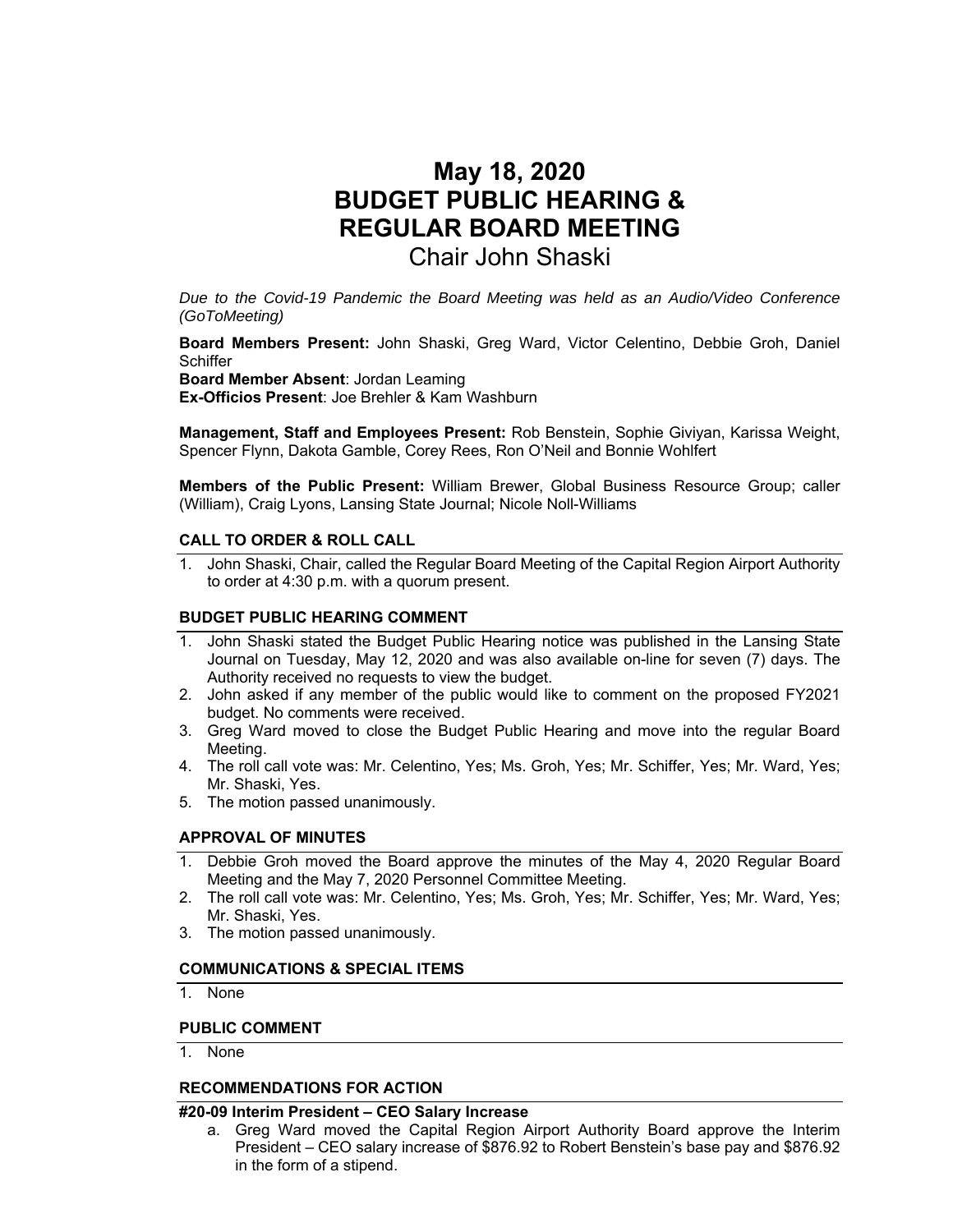- b. Greg Ward commented on the decades of experience Rob brings to this leadership role and expressed his appreciation for the guidance he has provided during this challenging time. Other board members agreed with Mr. Ward's remarks.
- c. The roll call vote was: Mr. Celentino, Yes; Ms. Groh, Yes; Mr. Schiffer, Yes; Mr. Ward, Yes; Mr. Shaski, Yes.
- d. The motion passed unanimously.

### **#20-14 Appointment of members to and duties of Finance Committee**

a. Greg Ward moved the Capital Region Airport Authority establish a Finance Committee for the purpose of providing financial oversight for the organization. The Finance Committee members are:

Daniel Schiffer, Finance Committee Chairperson

- Joe Brehler, Finance Committee Member
- b. The roll call vote was: Mr. Celentino, Yes; Ms. Groh, Yes; Mr. Schiffer, Yes; Mr. Ward, Yes; Mr. Shaski, Yes.
- c. The motion passed unanimously.

### **#20-15 Budget FY2021 Approval**

- a. Victor Celentino moved the Capital Region Airport Authority Board approve the proposed Budget for Fiscal Year 2021 as presented and authorized the President – CEO to execute all documents necessary for budget implementation. Moreover, the Authority authorized the President – CEO to certify to Ingham County the necessary mill levy amounts.
- b. The roll call vote was: Mr. Celentino, Yes; Ms. Groh, Yes; Mr. Schiffer, Yes; Mr. Ward, Yes; Mr. Shaski, Yes.
- c. The motion passed unanimously.

### **#20-16 Airline Rates and Charges and Operating Requirements Ordinance**

- a. Victor Celentino moved the Capital Region Airport Authority Board approve the Airline Rates and Charges and Operating Requirements Ordinance as amended for Fiscal Year 2021. This Rates and Charges Ordinance shall be effective July 1, 2020.
- b. The roll call vote was: Mr. Celentino, Yes; Ms. Groh, Yes; Mr. Schiffer, Yes; Mr. Ward, Yes; Mr. Shaski, Yes.
- c. The motion passed unanimously.

### **20-17 Consolidated Schedule of Rates & Charges Amendment FY2021**

- a. Victor Celentino moved the Capital Region Airport Authority Board approve the Consolidated Schedule of Rates and Charges as amended for Fiscal Year 2021. These Rates and Charges shall be effective July 1, 2020.
- b. The roll call vote was: Mr. Celentino, Yes; Ms. Groh, Yes; Mr. Schiffer, Yes; Mr. Ward, Yes; Mr. Shaski, Yes.
- c. The motion passed unanimously.

### **#20-18 Acceptance of CARES Act Airport Grant Agreement**

- a. Daniel Schiffer moved the Capital Region Airport Authority accept CARES Grant No. 3- 26-0055-058-2020 and authorized the President – CEO to sign all associated documents on behalf of the Authority.
- b. Victor Celentino asked if the Authority anticipates receiving any additional grants. Rob Benstein reported that AAAE (American Association of Airport Executives) and ACI (Airports Council International) are lobbying for more money for airports.
- c. Daniel Schiffer asked how the \$30,000 for Mason Jewett Field will be handled. Rob Benstein explained that MDOT (Michigan Department of Transportation) will administer these funds through the Block Grant program.
- d. The roll call vote was: Mr. Celentino, Yes; Ms. Groh, Yes; Mr. Schiffer, Yes; Mr. Ward, Yes; Mr. Shaski, Yes.
- e. The motion passed unanimously.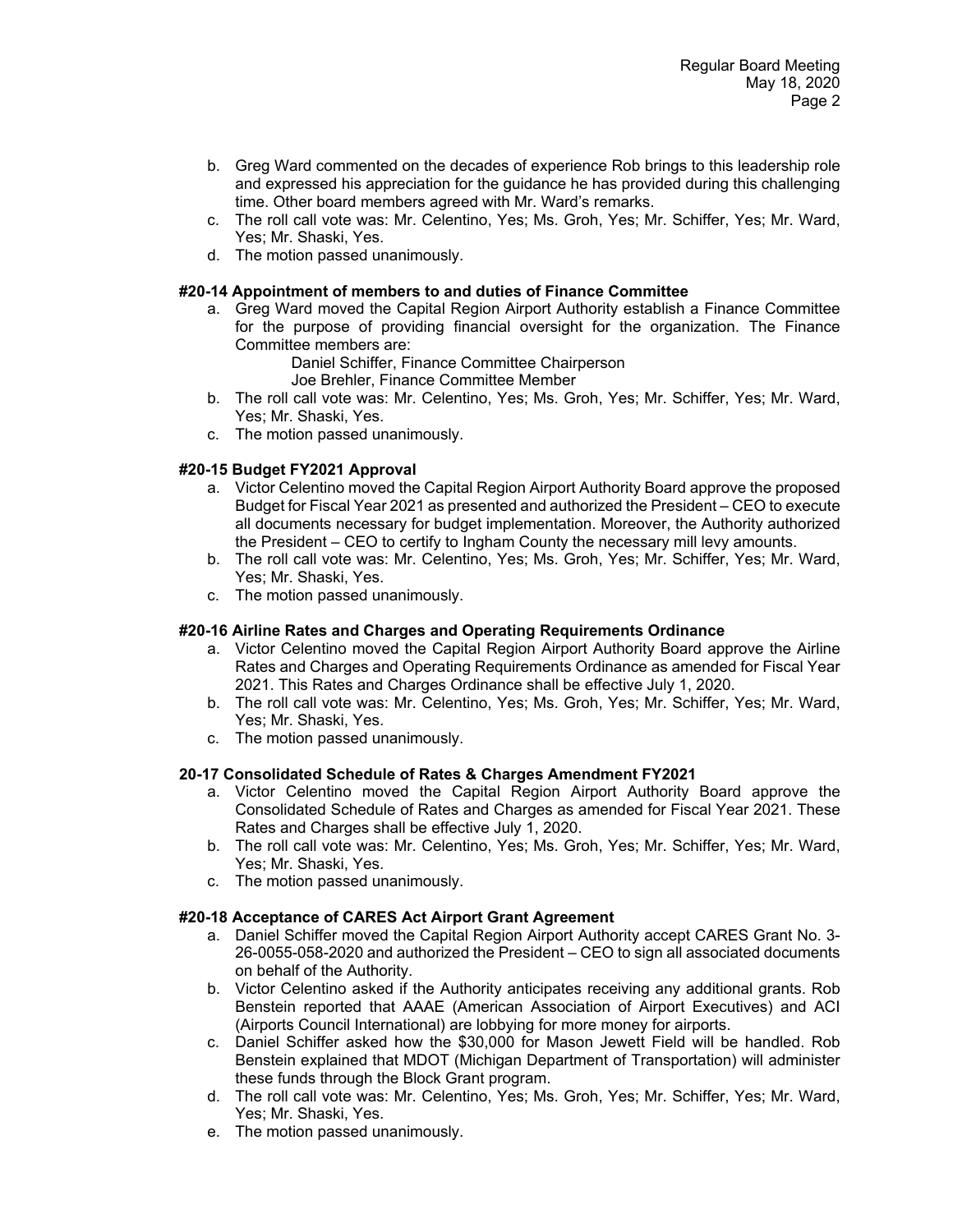### **REPORTS**

# **Sophie Giviyan-Kermani, Director of Finance & Accounting**

Presented financials for period ending March 31, 2020

- Daniel Schiffer asked if we have ever considered utilizing a financial manager/investment firm. Sophie Giviyan-Kermani stated that most of the funds/banks have an investment manager.
- John Shaski commented on page 19 of the board report showing a graph of enplaned passengers. February enplanements were 16,637; March 8,876; and April only 496.

### **Robert Benstein, Interim President & CEO**

- Last Friday a COVID-19 positive passenger tried to leave in violation of a Cease and Desist Order issued by the Ingham County Health Department. Airport Public Safety intercepted the passenger while she was checking in for her flight, and she was not allowed to travel. Airport Maintenance coordinated a special cleaning/disinfecting of the area due to potential contamination. All areas of the terminal were open for business within a few hours. Great response by airport staff!
- Customs and Border Protection, CBP has agreed to temporarily reduce staffing at LAN to one officer for the period July – August; this should result in a savings of approximately \$50,000.
- Airline responses to the Department of Transportation, regarding exemptions to Service Obligations, are due today. DOT will likely take a couple weeks to respond.
- Our annual FAA certification/safety inspection is scheduled for June 9-11.

### **OLD BUSINESS**

1. None

### **NEW BUSINESS**

- 1. Greg Ward provided an update from the Personnel Committee.
	- Internal interviews were completed and external stakeholder surveys have been and continue to be completed.
	- Resolution 20-07 authorized the Personnel Committee to choose a search firm; Global Business Resource Group was selected.
	- Karissa Weight reported that she met with Mr. Brewer this morning and reviewed the job description, candidates and survey results. Mr. Brewer presented the timeline which projects onboarding to occur in early August.

### **PUBLIC COMMENT**

1. None

### **BOARD COMMENTS**

1. Due to a poor audio connection, Debbie Groh submitted questions via email and responses were provided which are attached to these minutes.

### **ADJOURNMENT**

- 1. John Shaski moved the meeting be adjourned at 5:10 pm.
- 2. The motion carried, and the meeting was adjourned.

\_\_\_\_\_\_\_\_\_\_\_\_\_\_*signed*\_\_\_\_\_\_\_\_\_\_\_\_\_\_ \_\_\_\_\_\_\_\_\_\_\_\_\_*signed*\_\_\_\_\_\_\_\_\_\_\_\_\_\_\_\_\_

John Shaski, Chair **Bonnie Wohlfert, Secretary**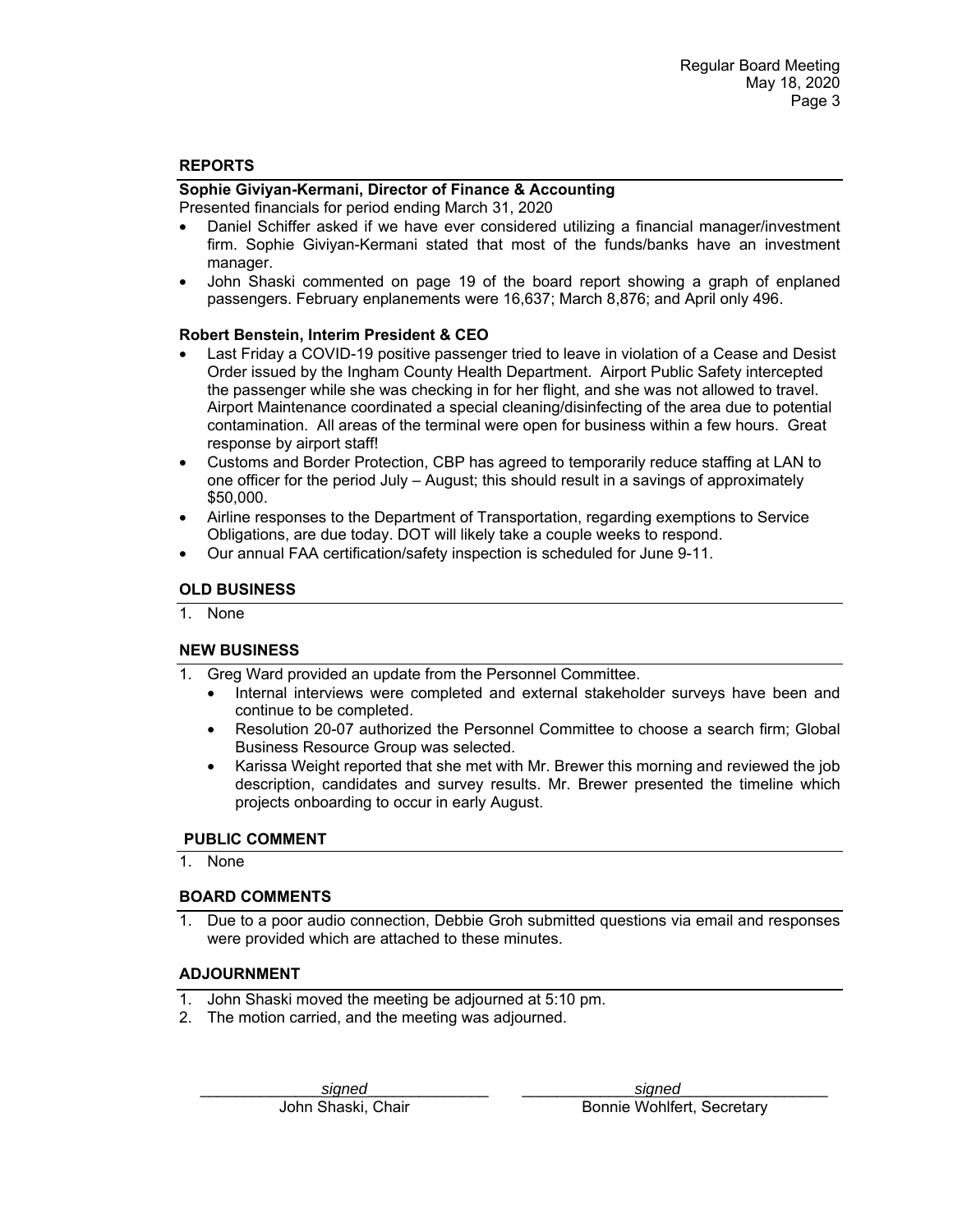### Deb-

Good morning. We could consider the storage of commercial aircraft as an additional revenue stream; however, this would not be appropriate for TEW as the pavement strength there is limited to 12,500 lbs. We would not need to amend Resolution #20-16 to do this. The Consolidated Schedule of Rates & Charges already includes a Remain-Over-Night (RON) fee; in addition, the Airline Rates & Charges Ordinance has a provision for the Authority to provide services "other than the normal use of the terminal and runway and taxiway surfaces." Any additional services such as the storage of aircraft could be negotiated separately.

### *Robert W. Benstein, A.A.E.*

*Interim President-CEO*  Capital Region Airport Authority 4100 Capital City Blvd., Lansing, MI 48906 517-886-3716 (o) 517-449-8579 (c)



### Resolution #20-14 questions

According to the Bylaws, all committees will be advisory only and no decision or action will be taken with respect to a matter on which a vote of the Board is required to be taken. According to Act No 73, Public Acts of 1970, the Board is responsible for the budget. Staggered three-year term for the Finance Committee is preferable.

Sophie Giviyan

**From:** DK Groh <debbie.groh@aol.com> **Sent:** Monday, May 18, 2020 6:31 PM **To:** Bonnie Wohlfert <br />
combination>; schifferdan@gmail.com; greglward2@gmail.com; jashaski@yahoo.com; jleaming@icloud.com; vcelentino@ingham.org; jbrehler@sprynet.com; wash@mutualdata.com **Cc:** Robert Benstein <rbenstein@craa.com>; Sophie Giviyan <sgiviyan@craa.com> **Subject:** Re: CRAA Budget Public Hearing & Board Meeting - Monday, May 18 @ 4:30 pm via GoToMeeting

## Hi All,

Here are the questions I was not able to ask due to poor audio connection at the 5/18/2020 CRAA Board Meeting.

# 1. Resolution #20-16

Earlier this year Mr. Schiffer reported that an airport in Pennsylvania was storing commercial aircraft for an income revenue stream.